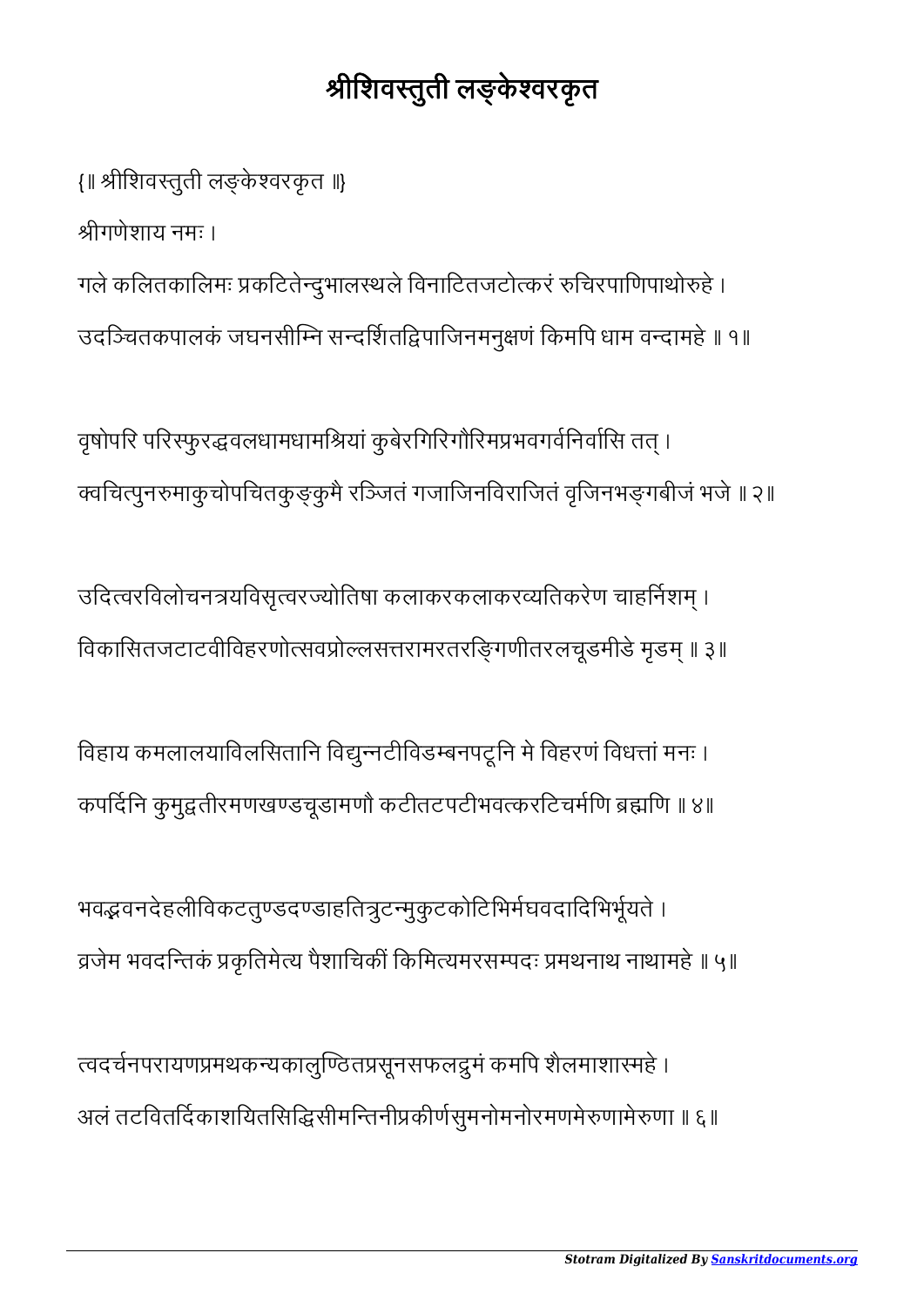Please send corrections to sanskrit@cheerful.com

Last updated **doday** 

http://sanskritdocuments.org

Encoded and proofread by Kaushal S. Kaloo kaushalskaloo at gmail.com

इति श्रीलङ्केश्वरविरचिता शिवस्तुतिः समाप्ता ॥

त्वदीयसुरवाहिनीविमलवारिधारावलज्जटागहनगाहिनी मतिरियं मम क्रामतु । उपोत्तमसरित्तटीविटपिताटवी प्रोल्लसत्तपस्विपरिषत्तुलाममलमल्लिकाभ प्रभो ॥ १०॥

बहिर्विषयसङ्गतिप्रतिनिवर्तिताक्षावलेः समाधिकलितात्मनः पशुपतेरशेषात्मनः । शिरःसुरसरित्तटीकुटिलकल्पकल्पद्रुमं निशाकरकलामहं बटुविमृश्यमानां भजे ॥ ९॥

िवभूषणसुरापगाशुिचतरालवालावलीवलहलसीकरकरसेकसंवधता । महेश्वरसुरद्रुमस्फुरितसज्जटामञ्जरी नमज्जनफलप्रदा मम नु हन्त भूयादियम् ॥ ८॥

न जातु हर यातु मे विषयदुर्विलासं मनोमनोभवकथास्तु मे न च मनोरथातिथ्यभूः । स्फूरत्सुरतरङ्गिणीतटकुटीरकोटौ वसन्नये शिव दिवानिशं तव भवानि पूजापरः ॥ ७॥